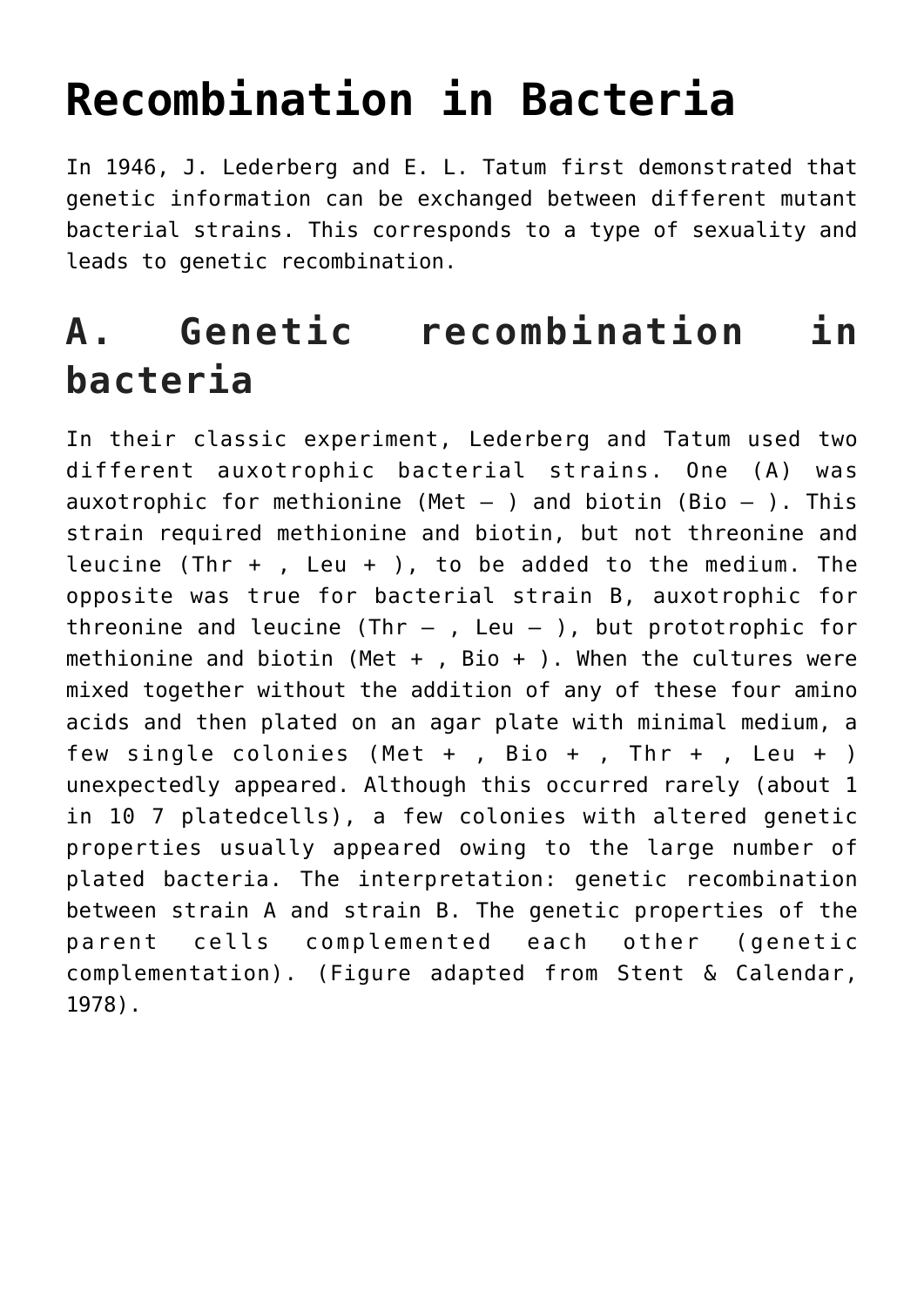

Genetic recombination in bacteria

## **B. Conjugation in bacteria**

Later, the genetic exchange between bacteria (conjugation) was demonstrated by light microscopy. Conjugation occurs with bacteria possessing a gene that enables frequent recombination. Bacterial DNA transfer occurs in one direction only. "Male" chromosomal material is introduced into a "female" cell. The so-called male and female cells of E.coli differ in the presence of a fertility factor  $(F)$ . When  $F +$  and F – cells are mixed together, conjugal pairs can form with attachment of a male  $(F + )$  sex pilus to the surface of an  $F$ cell. (Photograph from Science 257 :1037, 1992). C. Integration of the F factor into an Hfr – chromosome The F factor can be integrated into the bacterial chromosome by means of specific crossingover. After the factor is integrated, the original bacterial chromosome with the sections a, b, and c contains additional genes, the F factor genes(e,d). Such a chromosome is called an Hfr chromosome (Hfr, high frequency of recombination) owing to its high rate of recombination with genes of other cells as a result of conjugation. D. Transfer of F DNA from an  $F + to$  an  $F - cell$